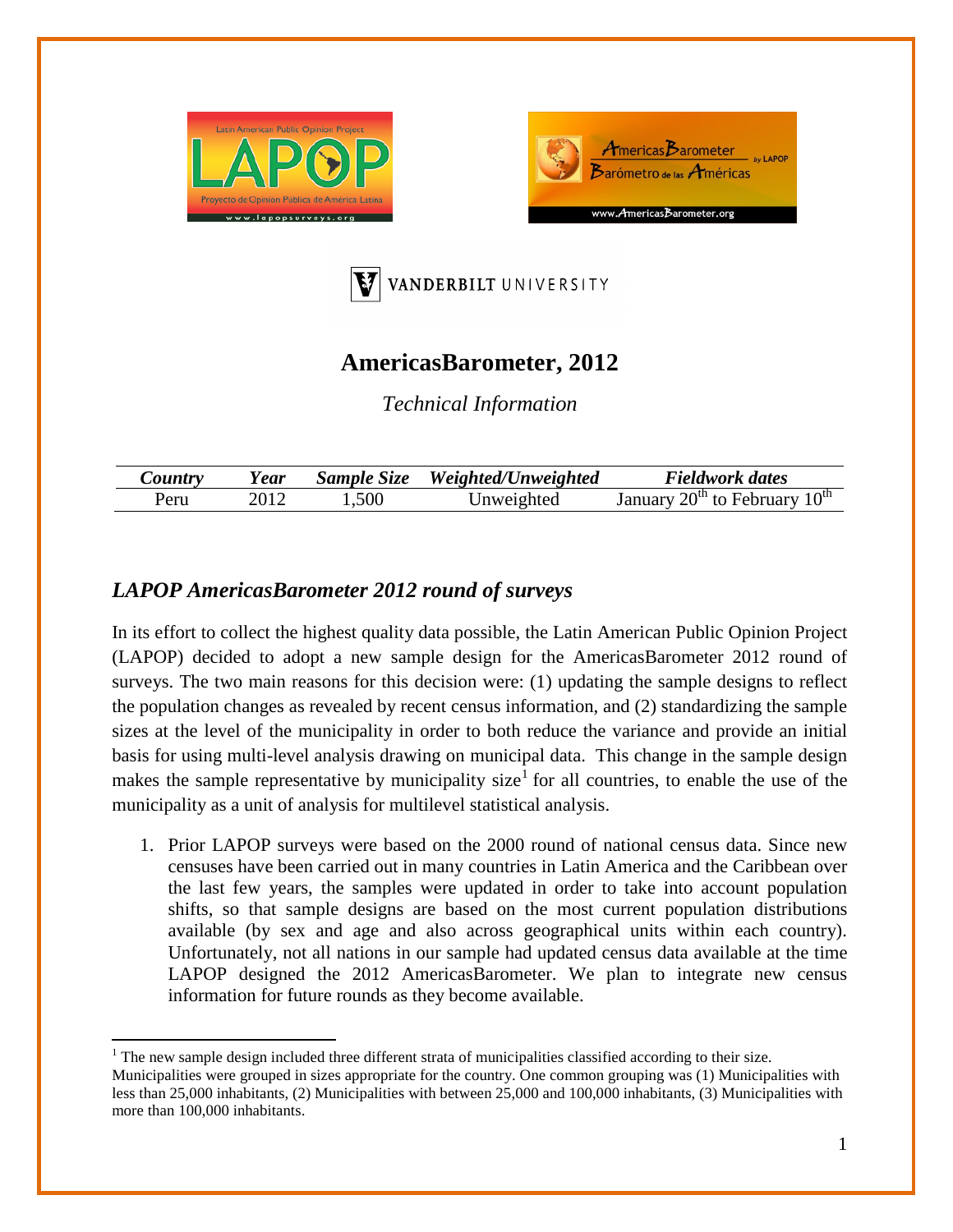2. With the objective of making it possible to perform subnational multi-level analyses and therefore assess the impact of both contextual and individual level characteristics at the subnational level, LAPOP adopted a new strategy for designing survey samples that allocate a somewhat larger number of cases to smaller municipalities within each country. Recent studies have demonstrated the importance of considering both the effects of municipal as well as regional characteristics on citizens' attitudes and behaviors; however, multilevel analyses are only feasible if a reasonable number of interviews are carried out in each municipality, and if those interviews are reasonably well distributed throughout each municipality. Prior LAPOP samples were  $PPS<sup>2</sup>$  $PPS<sup>2</sup>$  $PPS<sup>2</sup>$  adjusted to the municipal level, but this meant that some municipalities had a very small number of interviews, while others were quite large. A single large municipality, e.g., the capital of the country, could have drawn a very larger number of interviews. For the 2012 round, we continued to use PPS in the selection of the municipalities themselves, but established a target minimum sample size for each municipality of 12 respondents for larger countries and 24 respondents in smaller countries, in both cases divided into clusters of six respondents each. The clusters were distributed in direct proportion to the urban/rural breakdown of a given municipality<sup>[3](#page-1-0)</sup>. Thus, by increasing the number of interviews per municipality in the smallest municipalities, LAPOP seeks to facilitate investigating subnational patterns using multilevel modeling techniques. For the larger municipalities, we also retained the PPS approach, but would often subdivide the large cities into districts (or equivalent units) whenever possible so that a large city might have 4 or even 6 PSUs. Our rationale there was to treat the district as a unit for the purposes of calculating the intra-class correlations (rho statistic). The largest gains from this new sample design will come in subsequent rounds of surveys, as aggregated data across time will provide users with larger municipal sample sizes. The 2012 round established the basis for collecting useful data at the municipal level that can be merged with future round of surveys using the same sample design.

Simulations were carried out using the 2010 data set in order to determine the impact of revising the sample designs. Those simulations demonstrated the efficacy of the new design proposal, but required some modification for the largest countries in the sample. At the same time, the 2012 round sample design continue to utilize the very same strata as in prior years in order to maintain the reporting continuity of prior studies.

The remaining pages of this technical note describe the sample design of the Peruvian AmericasBarometer 2012 survey.

<sup>2</sup> Probability Proportional to Size

<span id="page-1-0"></span> $3$  It should be noted that in some countries particular circumstances forced some deviation from this norm of 12 and 24 respondents per municipality. Users of the database should examine the variable PSU included in the UNWEIGHTED dataset to find sample sizes per municipality (or subunits of municipalities when the population size of the municipality was very large).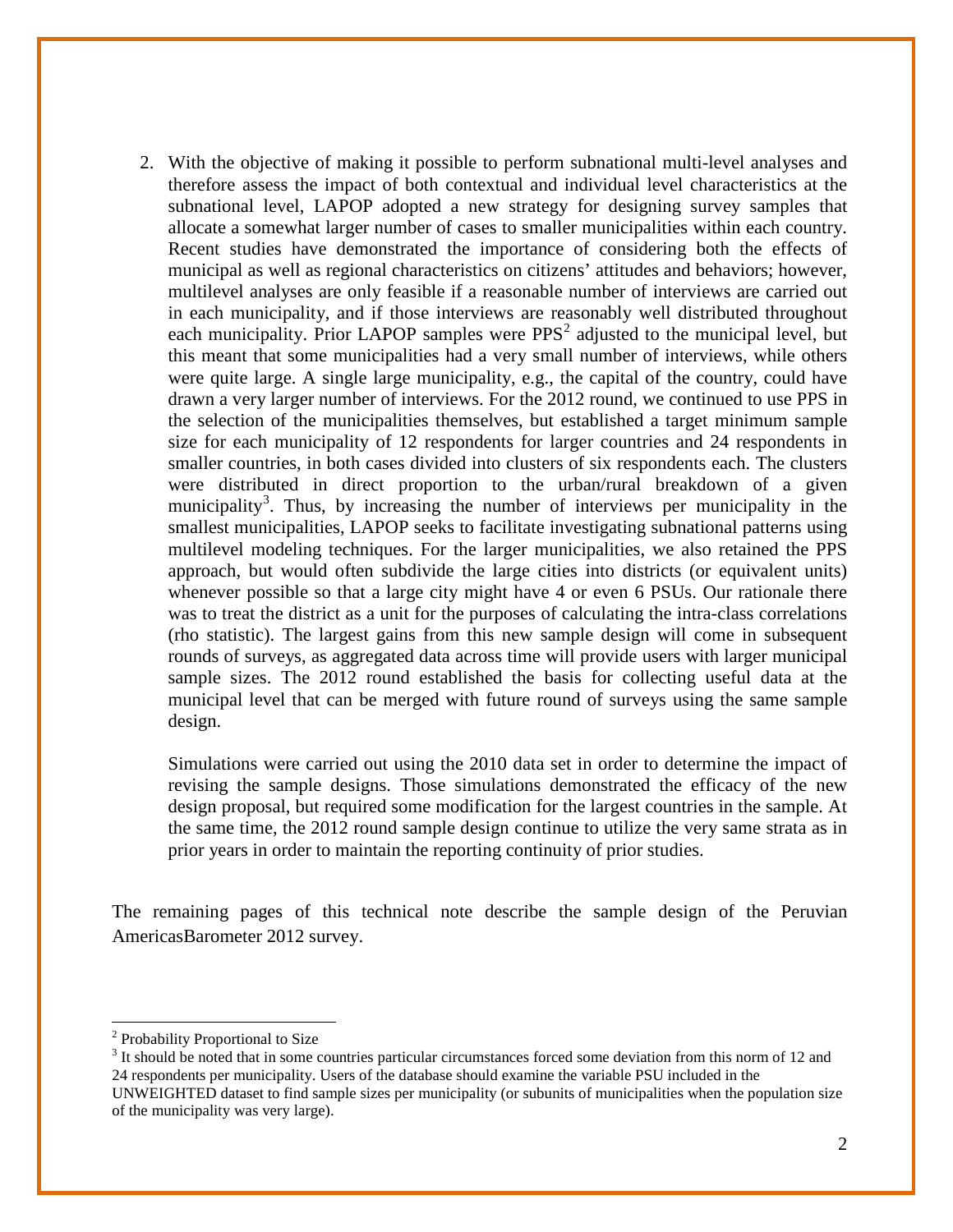## *Peru 2012 AmericasBarometer Round*

This survey was carried out between January  $20<sup>th</sup>$  and February  $10<sup>th</sup>$ , as part of the LAPOP AmericasBarometer 2012 wave of surveys. It is a follow-up of the national surveys of 2006, 2008, and 2010 carried out by the LAPOP. The 2012 survey was conducted by Vanderbilt University and Instituto de Estudios Peruanos. The 2012 AmericasBarometer received generous support from many sources, including USAID, UNDP, IADB, Vanderbilt U., Princeton U., Université Laval, U. of Notre Dame, among others.

The project used a national probability sample design of voting-age adults, with a total N of 1,500 people. It involved face-to-face interviews conducted in Spanish. The survey used a complex sample design, taking into account stratification and clustering.

The sample consists of seven strata representing the seven main geographical regions: North and South Coast, Metropolitan Lima, the Amazon, Central, North and South highlands (Sierra). Each stratum was further sub-stratified by size of municipality<sup>[4](#page-1-0)</sup> and by urban and rural areas within municipalities. Respondents were selected in clusters of 6 interviews in urban and rural areas.

The sample consists of 110 primary sampling units and 250 final sampling units. A total of 1,152 respondents were surveyed in urban areas and 348 in rural areas. The estimated margin of error for the survey is  $\pm$  3.

Table 1 shows the unweighted sample size in each of the six regions (strata) and by municipality size.

| <b>Strata</b>     | <b>Unweighted Sample Size</b> |  |  |
|-------------------|-------------------------------|--|--|
| Coast North       | 264                           |  |  |
| Coast South       | 132                           |  |  |
| Metropolitan Lima | 504                           |  |  |
| Amazon (Selva)    | 168                           |  |  |
| Sierra Center     | 96                            |  |  |
| Sierra North      | 132                           |  |  |
| Sierra South      | 204                           |  |  |
| <b>Total</b>      | 1,512                         |  |  |

|  |  | Table 1: Sample sizes by Strata in the 2012 AmericasBarometer Survey in Peru |  |
|--|--|------------------------------------------------------------------------------|--|
|  |  |                                                                              |  |

<sup>4</sup> The new sample design included three different strata of municipalities classified according to their size. Municipalities were grouped in sizes as follow: (1) Small municipalities with less than 25,000 inhabitants, (2) Medium-sized municipalities with between 25,000 and 100,000 inhabitants, (3) Large municipalities with more than 100,000 inhabitants.